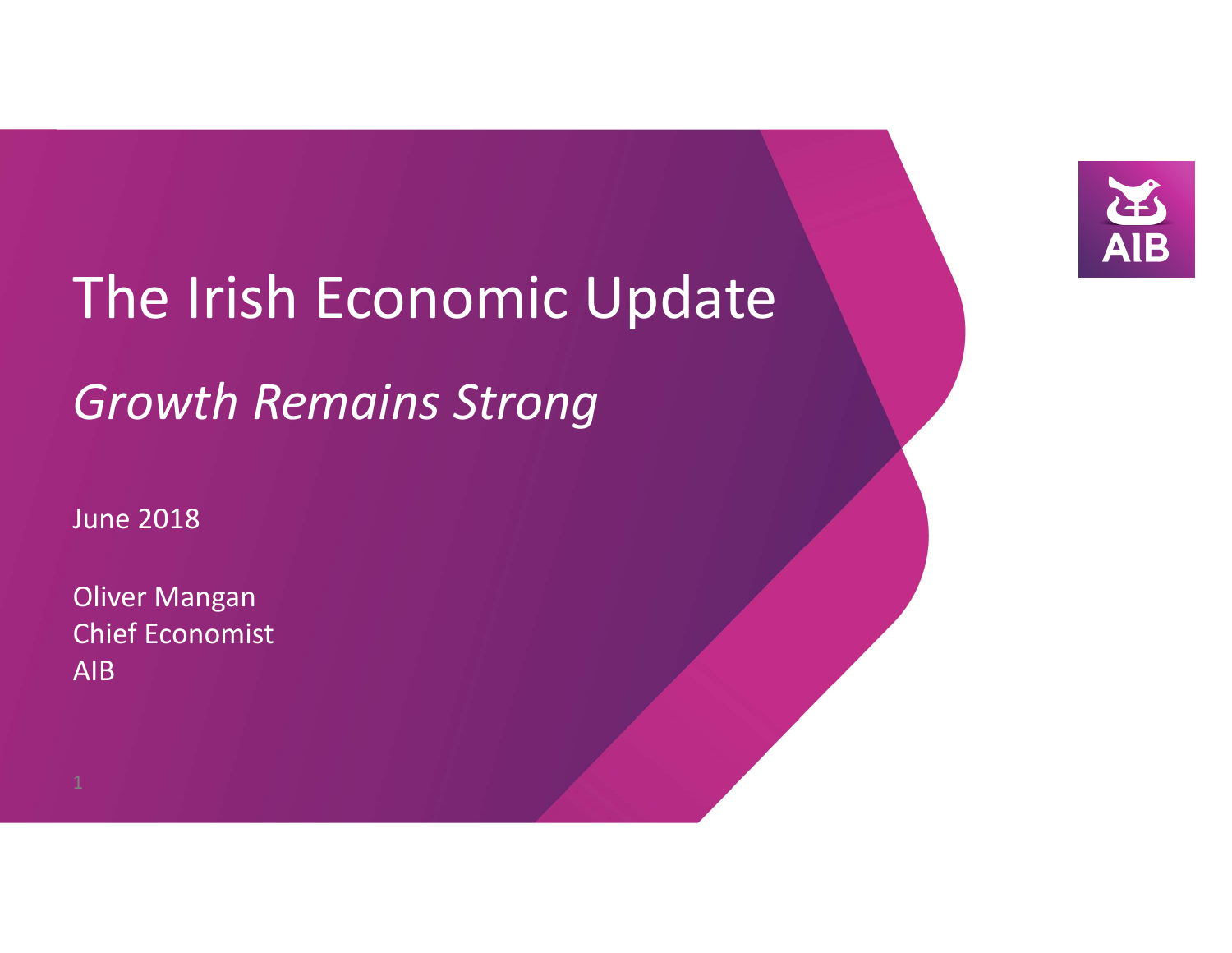# **Strong recovery by Irish economy since 2013**

- $\mathcal{L}_{\mathrm{eff}}$ Irish economy boomed from 1993 to 2007 with GDP up by over 250% – Celtic Tiger
- $\mathcal{L}_{\mathcal{A}}$ Very severe recession in Ireland in 2008-2009. GDP fell by 8.5% and GNP down 11%
- $\mathcal{C}^{\mathcal{A}}$  Collapse in construction activity and banking system, severe fiscal tightening, high unemployment. Ireland entered a 3 year EU/IMF assistance programme from 2010-2013
- $\mathcal{L}_{\mathcal{A}}$  GDP at end of 2008-09 recession was still over 25% higher than in 2001, highlighting that the economic crash came after a long period of very strong growth, unlike in other countries
- $\mathcal{L}_{\mathcal{A}}$  Ireland tackled its problems aggressively in the public finances, banking sector and property market. Imbalances in economy unwound – housing, debt levels, competitiveness, BoP
- $\mathcal{L}_{\mathcal{A}}$ Ireland focused on generating growth via its large export base as the route to recovery
- $\mathbb{R}^n$ Economy rebounded strongly over 2013-17 – underlying growth averaged 4.4% for the period
- $\mathcal{L}_{\mathcal{A}}$ Domestic economy has recovered strongly, led by rebound in investment and retail spending
- $\mathcal{L}_{\mathcal{A}}$ Strong jobs growth. Unemployment rate fell from 16% in early 2012 to below 6% by April 2018
- $\mathcal{L}_{\mathcal{A}}$ Budget deficit has declined at a quicker than expected pace. Down to 0.3% of GDP in 2017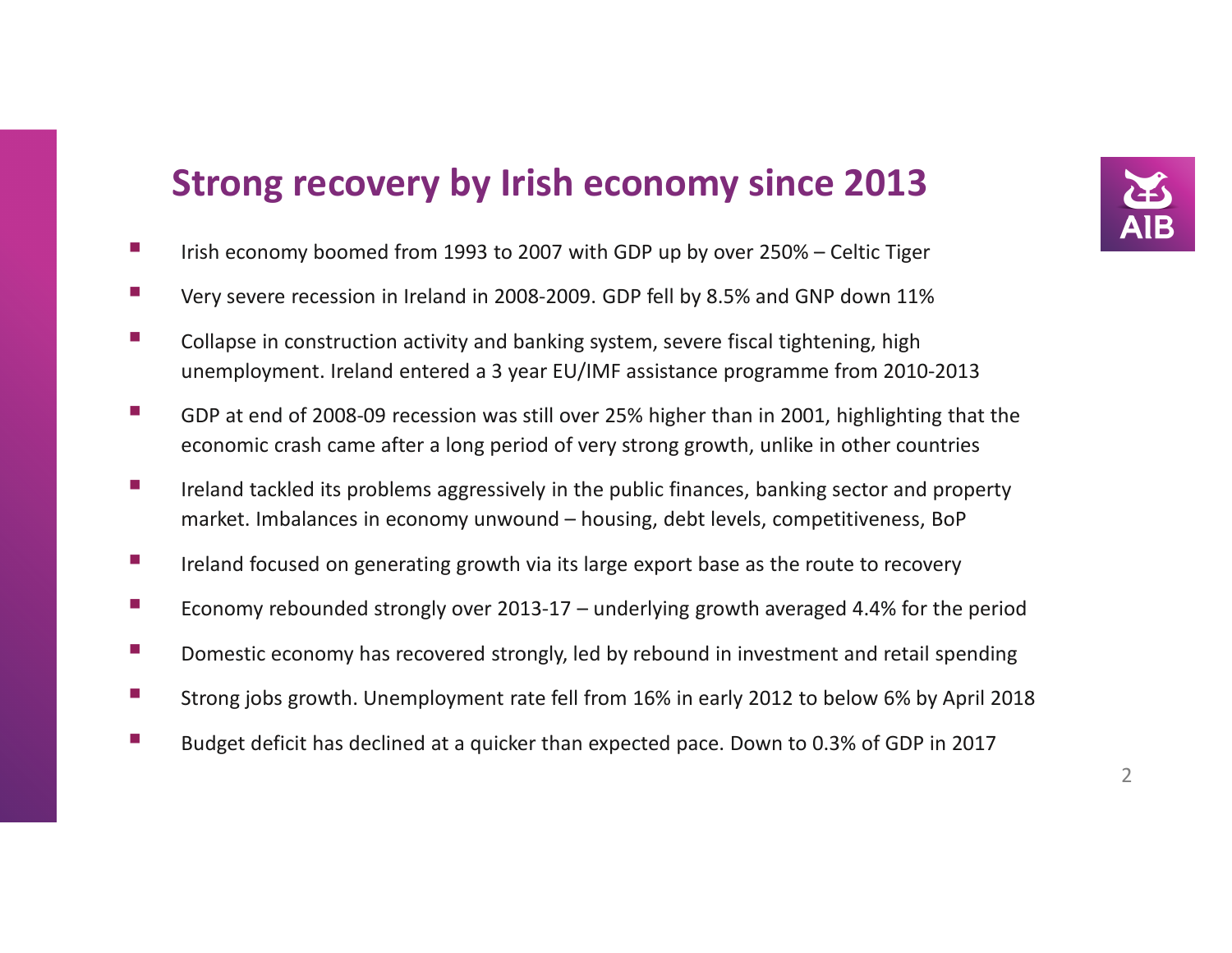# **Economic indicators remain upbeat in early 2018**



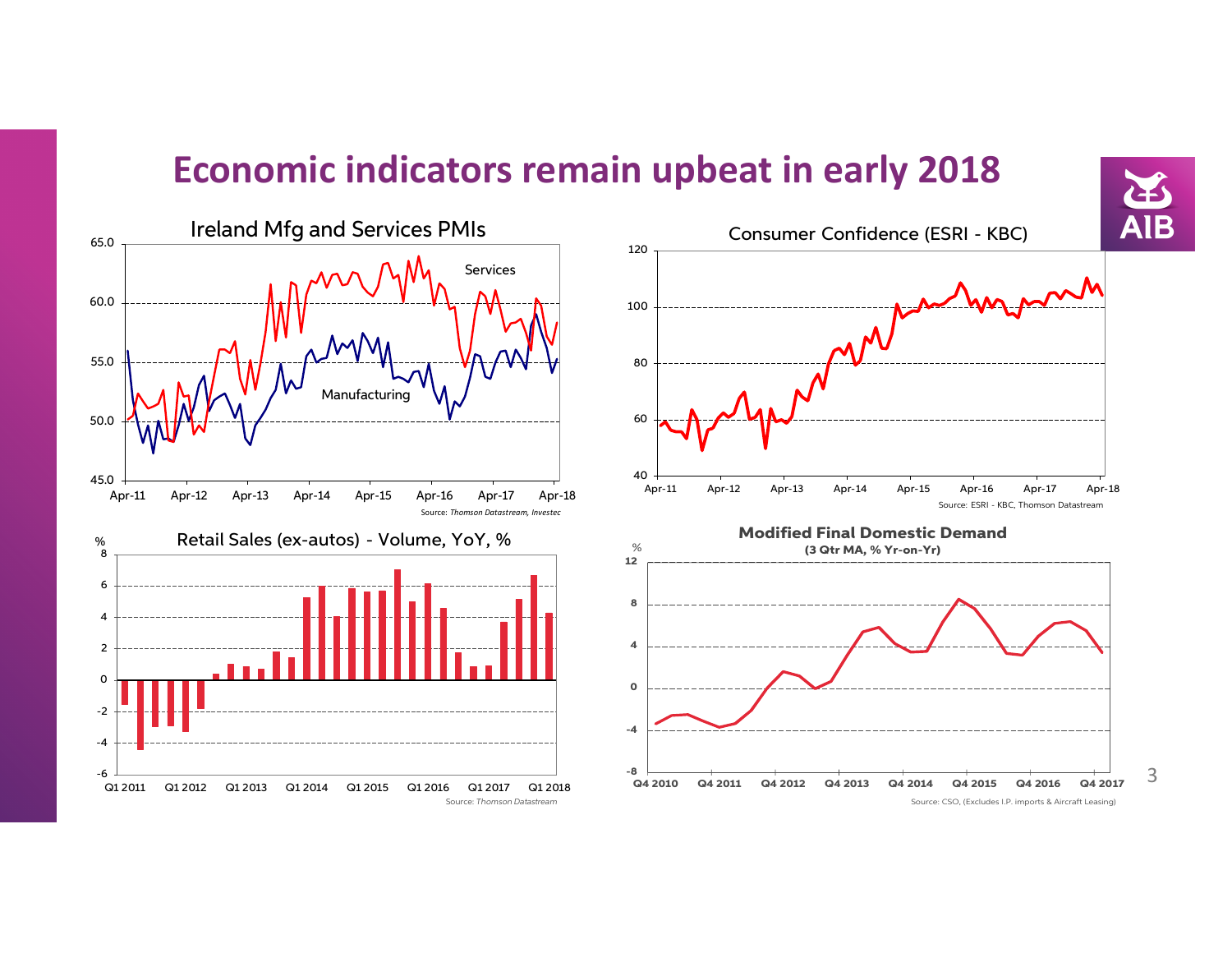# **Economy continues to perform strongly in 2018**

- $\mathbb{R}^n$ Modified final domestic demand grew by 4.1% in 2017 after 4.6% growth in 2016
- $\mathcal{L}_{\mathcal{A}}$ Mfg PMI remains high in 2018 - averaged 55.8 in Jan-April period
- $\mathcal{L}_{\mathcal{A}}$ Services PMI also very strong to date in 2018 - averaged 58 in year to April
- $\mathbb{Z}$ Continuing very high construction PMI, which averaged 59.4 in Q1
- $\mathbb{R}^n$ Consumer confidence at very robust levels in Q1 2018 – highest level in 17 years
- $\mathbb{R}^n$ Retail sales (ex-motor trade) rise 4.3% yoy in Q1 despite dent from bad weather
- $\mathcal{L}_{\mathcal{A}}$ Total car regs (new + used imports) stable at high level in Q1 2018 – surged over 2014-17
- e<br>S Further strong rise in housing commencements & completions (ESB connections) in Jan/Feb 2018
- $\Box$ Mortgage lending rose by 29% in value terms in 2017. Increased by 22% yoy in Q1 2018
- $\Box$ Strong job growth – employment rose by 2.9% in 2017
- $\mathcal{C}^{\mathcal{A}}$ Live Register continues its sharp decline in 2018. Jobless rate down to 5.9% by April.
- $\mathcal{L}_{\mathcal{A}}$ Budget deficit fell to 0.3% of GDP in 2017. Solid early 2018 figures - taxes up 4.5% yoy to April

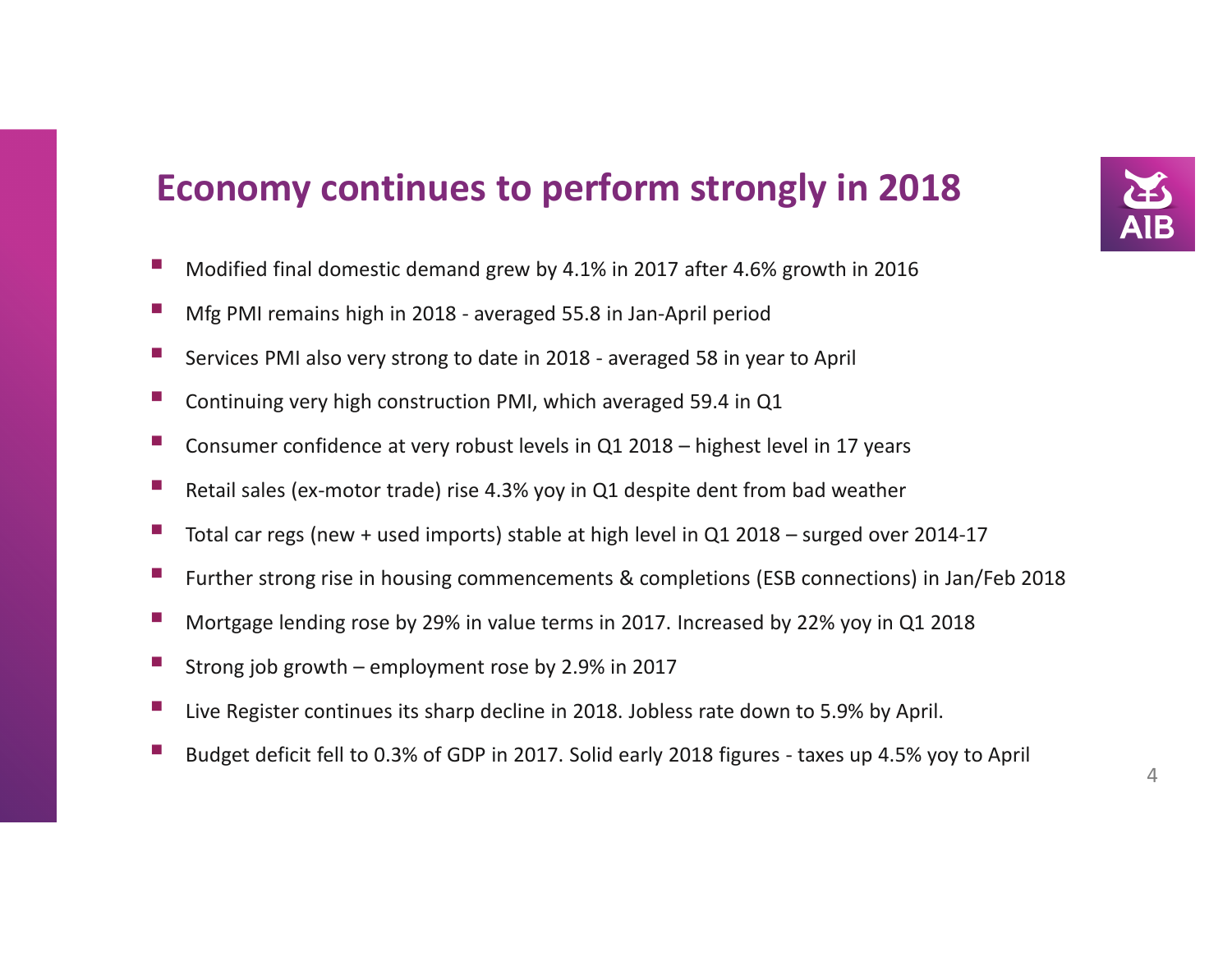# **Robust jobs growth; unemployment falls sharply**

| Year Average                                | 2015 | 2016                              | 2017 | 2018(f) | 2019(f) | 2020(f) |
|---------------------------------------------|------|-----------------------------------|------|---------|---------|---------|
| <b>Unemployment Rate %</b>                  | 10.0 | 8.4                               | 6.8  | 5.8     | 5.3     | 4.9     |
| Labour Force Growth %                       | 1.2  | 1.9                               | 1.1  | 1.5     | 1.6     | 1.6     |
| <b>Employment Growth %</b>                  | 3.5  | 3.7                               | 2.9  | 2.5     | 2.2     | 2.0     |
| <b>Net Migration : Year to April ('000)</b> | 5.9  | 16.2                              | 19.8 | 25.0    | 30.0    | 33.0    |
|                                             |      | Source: CSO and AIB ERU forecasts |      |         |         |         |



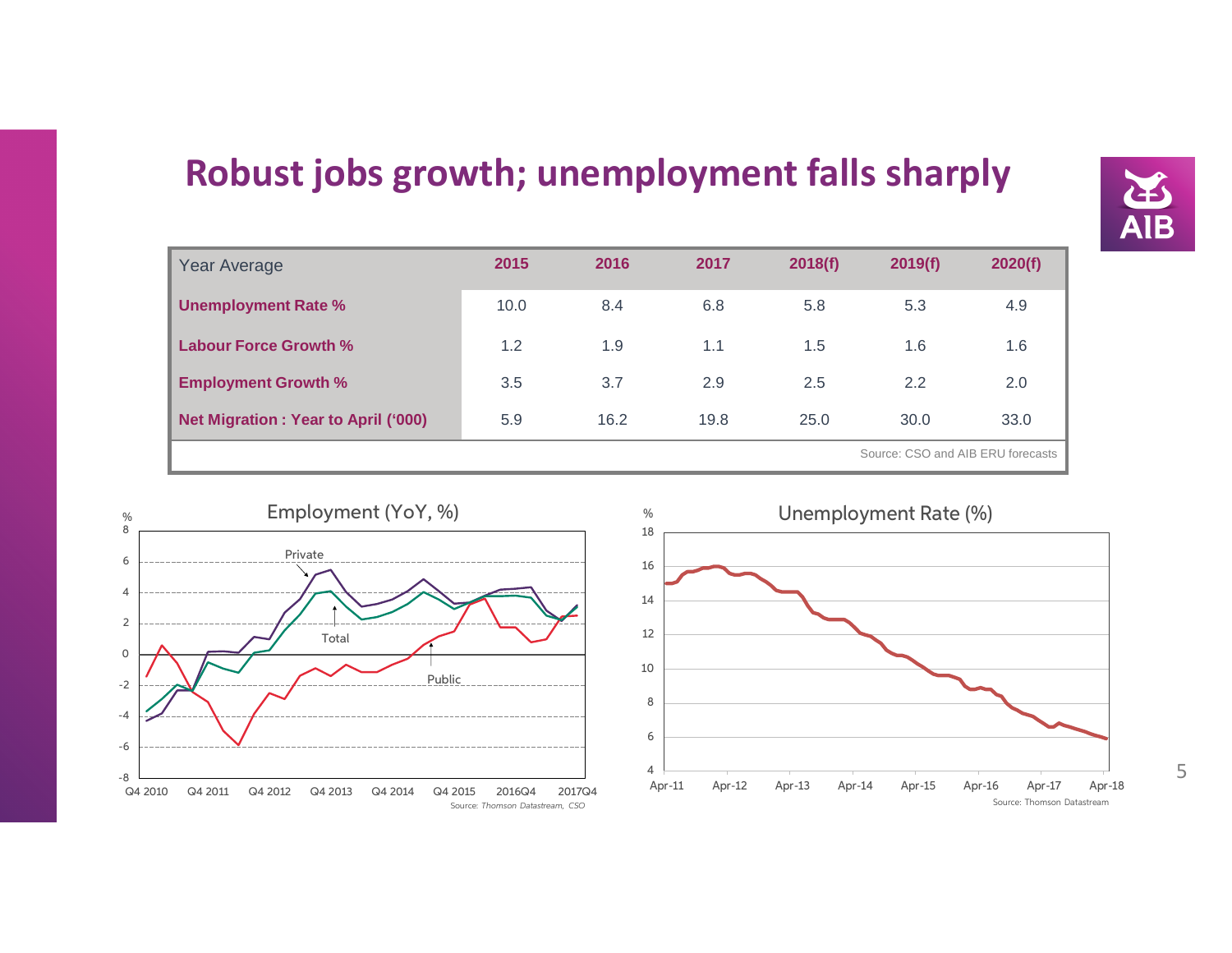# **Large Irish export base performing very well**

- $\mathcal{L}_{\mathcal{A}}$  Ireland a very open economy – exports, driven by huge FDI, equate to well over 100% of GDP
- $\mathcal{L}_{\mathcal{A}}$  Major gains in Irish competitiveness in past decade - weakening of euro in 2014/15 helpful
- $\mathbb{R}^n$  Exports have risen strongly, helped by large FDI inflows and recovery in global economy
- П Sterling's sharp fall a challenge for exports to UK but total exports still up by circa 7% in 2017







6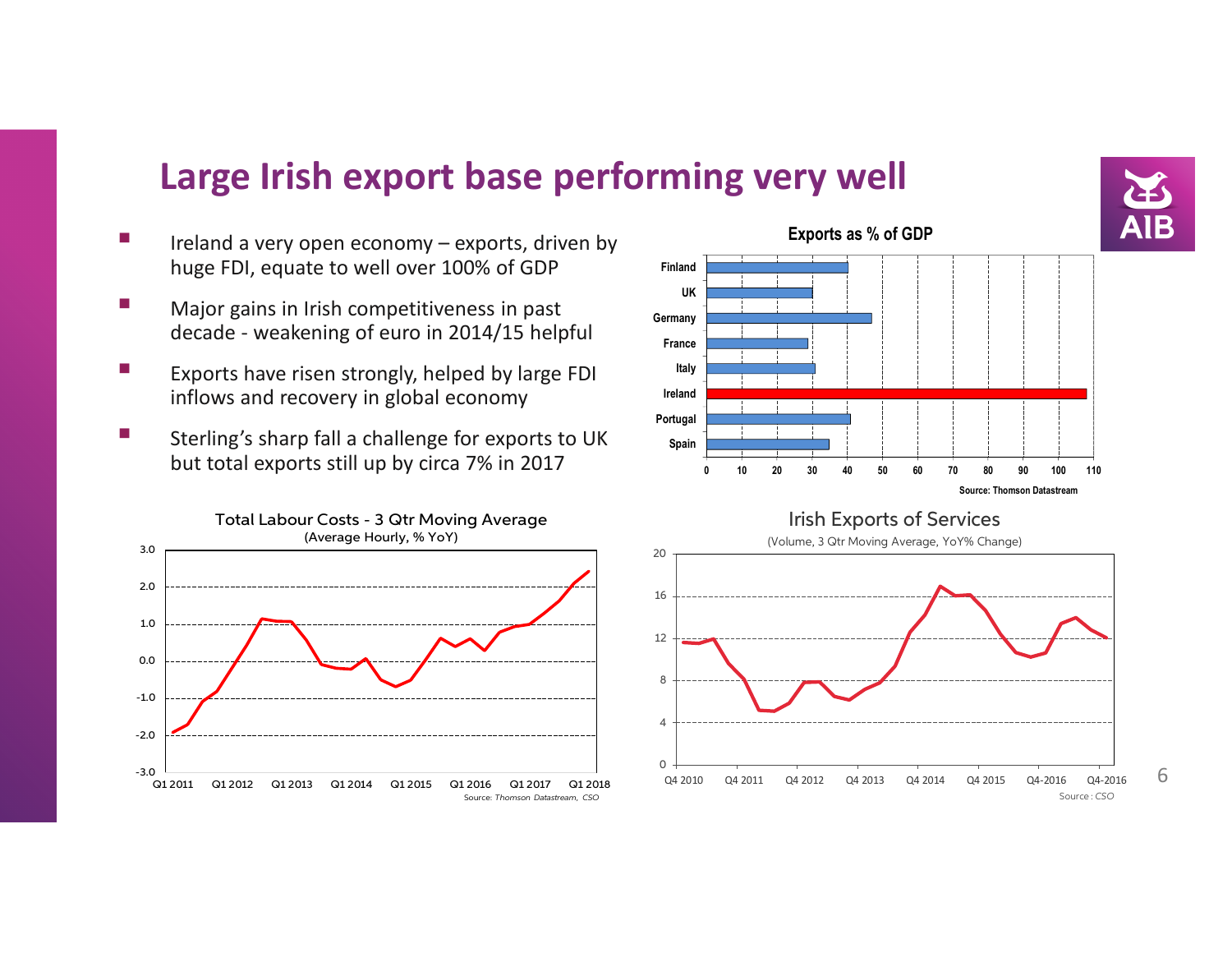# **FDI and the Irish economy**



### WHAT ATTRACTS FDI TO IRFI AND?

- **Access to European markets**
- **Low corporate tax rate of 12.5%**
- **English speaking country**
- **Well educated, flexible workforce**
- **Common law legal system**
- **Stable political framework**
- **Long history of successful FDI**
- **Access to decision makers**

### KEY FDI IMPACTS ON THE IRISH ECONOMY

- **1,200 multinational companies**
- **€150bn Exports (64% of Irish exports)**
- **- 200,000 Jobs in FDI, 340,000 in total**
- **- 70% of Corporation Tax**
- **- €8.7bn Spending on Irish services/materials**
- **- €10bn in Payroll**
- **- 67% of Business R&D expenditure**

#### WORLD LEADERS CHOOSE IRELAND

- **- 8 of the top 10 in ICT**
- **- 9 of the top 10 in Pharmaceuticals**
- **- 17 of the top 25 in Medical Devices**
- **- 3 of the top 5 Games companies**
- **- 10 of the 'top born on the Internet' firms**
- **- More than 50% of the world's leading Financial firms**
- **- UK becoming less attractive for FDI owing to Brexit**

### US TAX CHANGES SHOULD NOT HIT FDI

- **US firms have well established operations here**
- -**Need highly skilled, multi-lingual workforce**
- **Firms do not move Ireland to avoid US tax**-
- **Ireland is base to service their European markets**-
- **Easier to operate in local rather than US time zone**-
- **Still wide gap between US & Irish corporate tax rates**-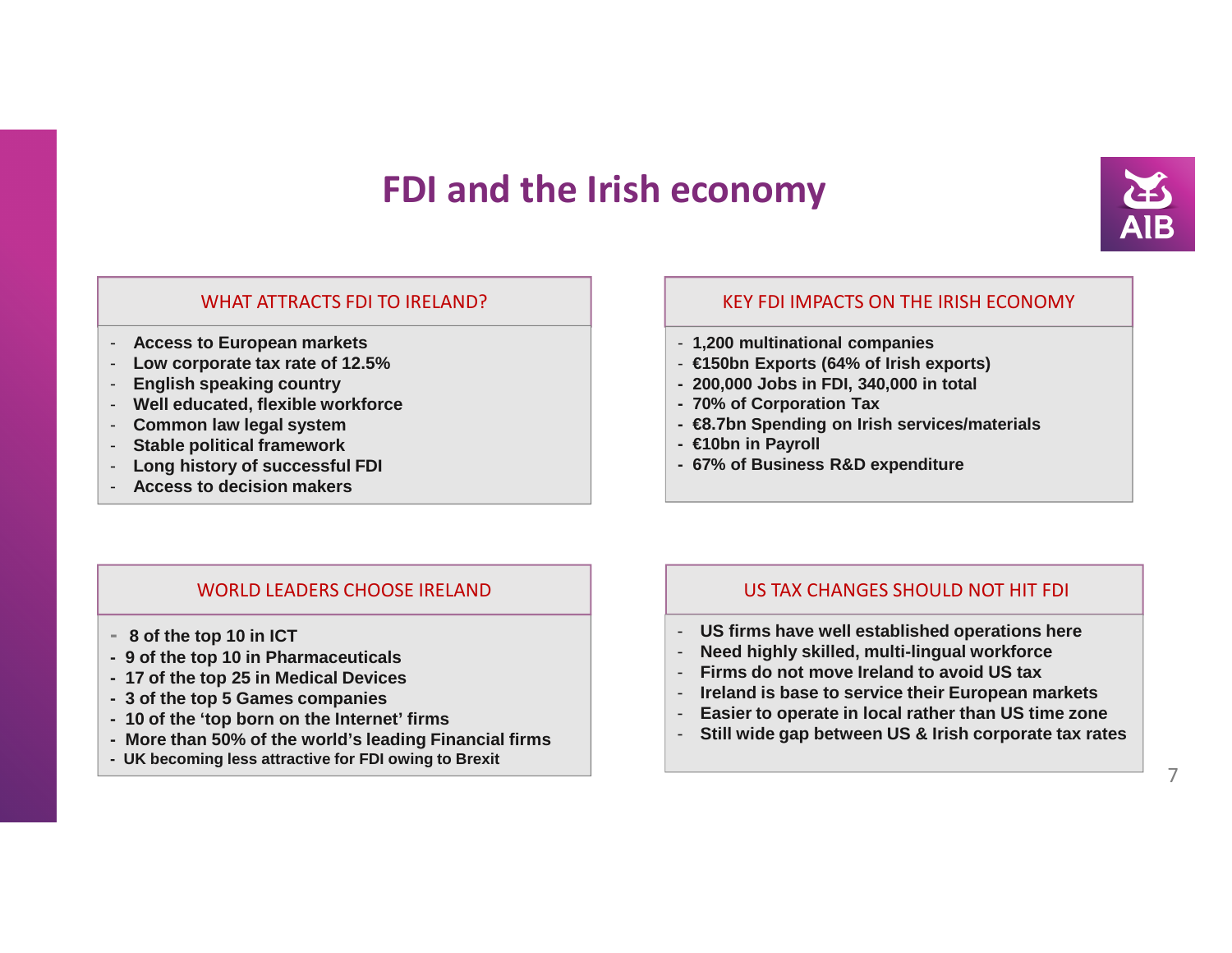# **Many top global companies have big operations in Ireland**



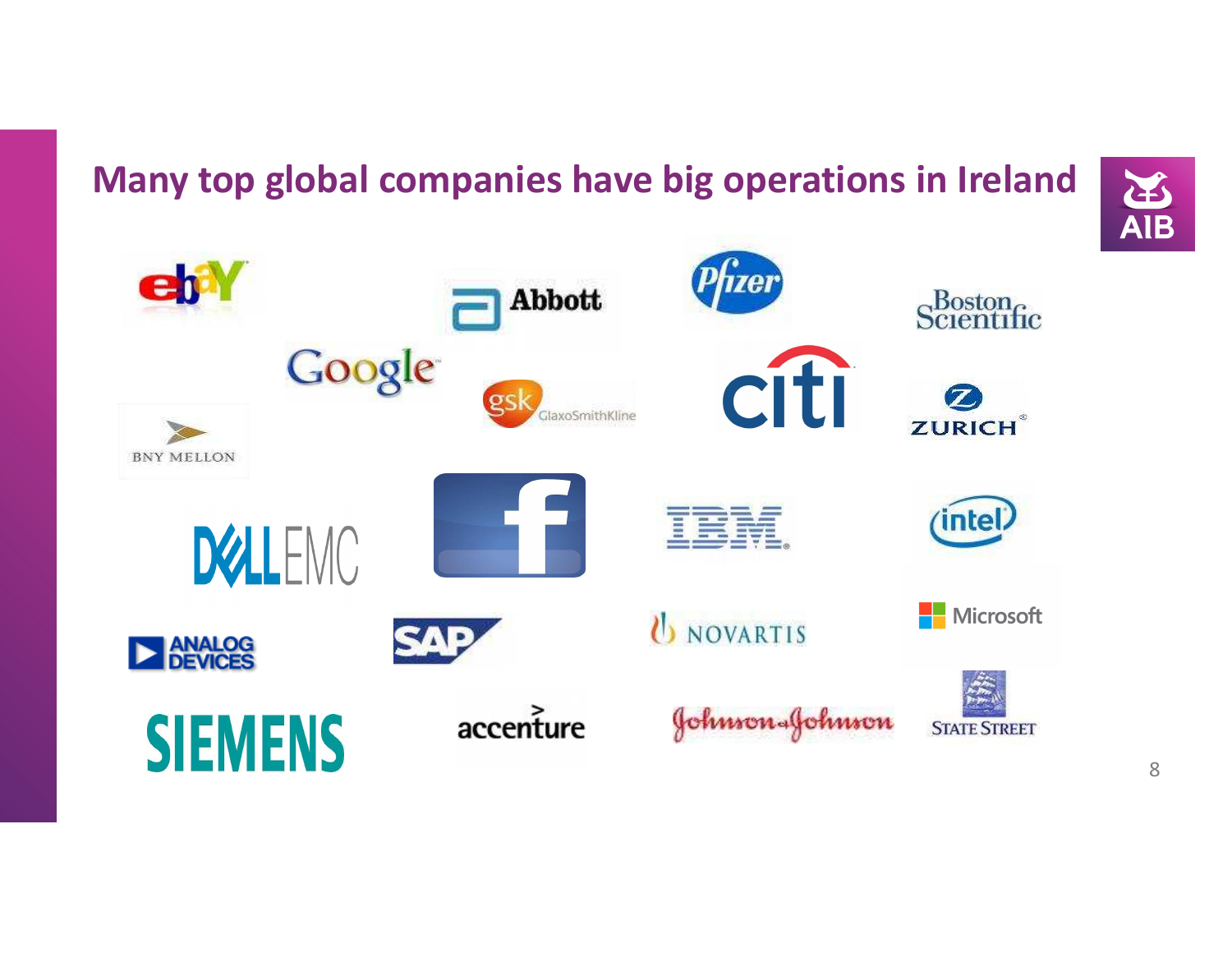### **Strong recovery by domestic economy in place since 2013**

- k. Domestic economy contracted by 20% in period from 2008-2012, with particularly big fall in construction
- F. Construction has seen good recovery since 2013, with output up 15% in 2016 and 17% in 2017
- k. Core business investment (ex aircraft/intangibles) grew by average 22% in 2012-2016. Fell back in 2017
- F. Consumer spending grew by 3.2% on average over 2014-2016 period and up by 1.9% in 2017
- k. Core retail sales (i.e. ex-autos) rose by 4.1% in 2017 after 3.3% growth in 2016.
- F. Core retail sales up by 4.3% yoy in Q1 2018
- k. Total car regs (new + used imports) stable in Q1 2018, having surged to high level over 2014-17 period
- F. Modified final domestic demand (excludes IP imports and aircraft leasing) up 4.1% in 2017 & 4.6% in 2016

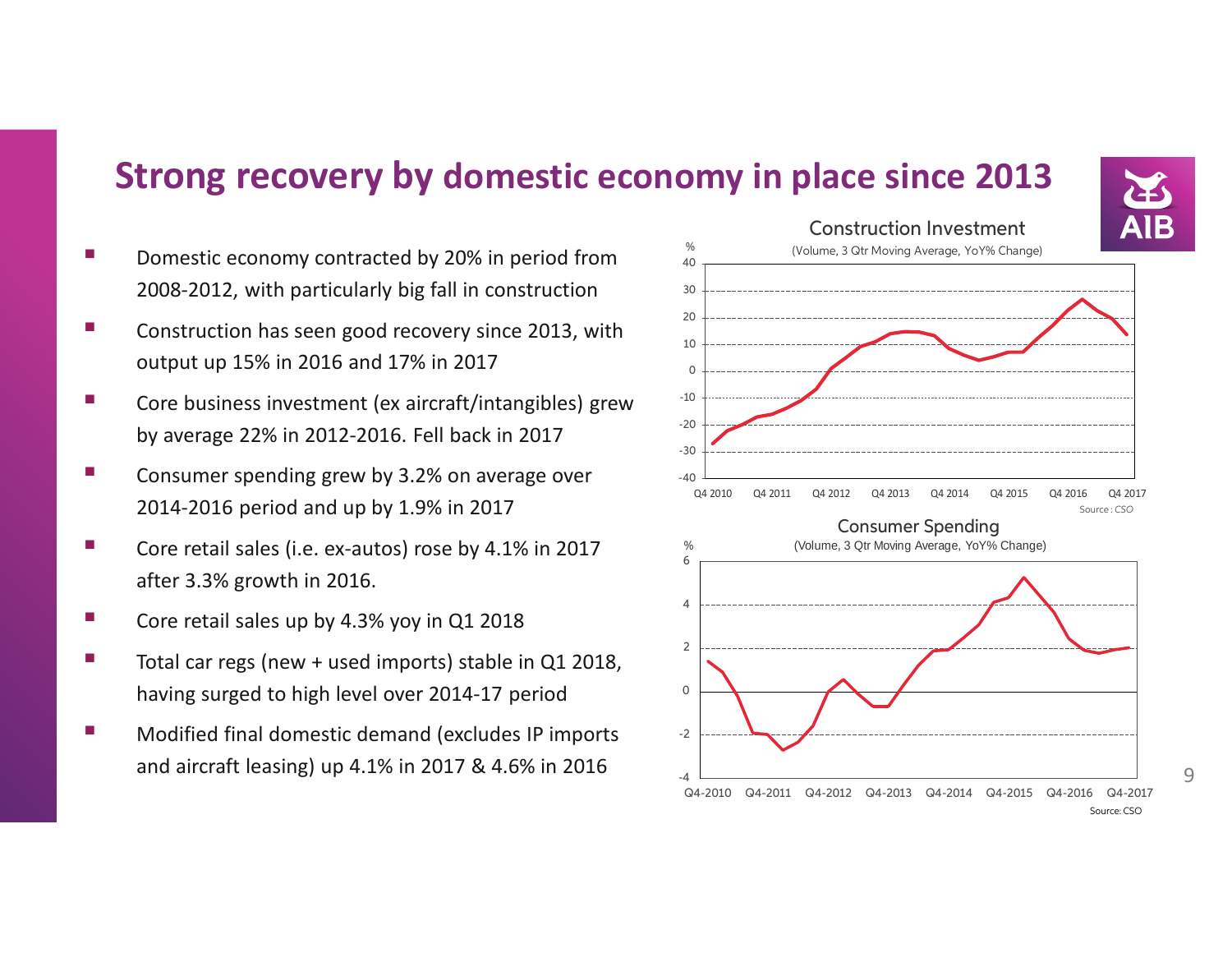# **House prices rebound as big housing shortage emerges**

- House prices declined by a very sharp 55% between their peak in late 2007 and early 2013
- House prices have since rebounded as big housing shortage emerged after 90% fall in house building
- Supply overhang eliminated with little stock for sale
- Prices up 75% by Mar 2018 from low in Mar 2013
- er<br>19 Dublin prices up by 91% from their trough in Feb 2012, while non-Dublin prices have risen by 67%
- er<br>19 House prices nationally are still 21.6% below their peak levels hit in 2007
- **Service Service** House price inflation picks up again since mid-2016
- **Service Service**  Prices up 12.7% yoy nationally by March 2018. Dublin up 12.1%, with non-Dublin rising 13.4% yoy
- **Service Service**  Rents have also rebounded strongly – now 21 % above previous peak reached in 2008 per CSO data







10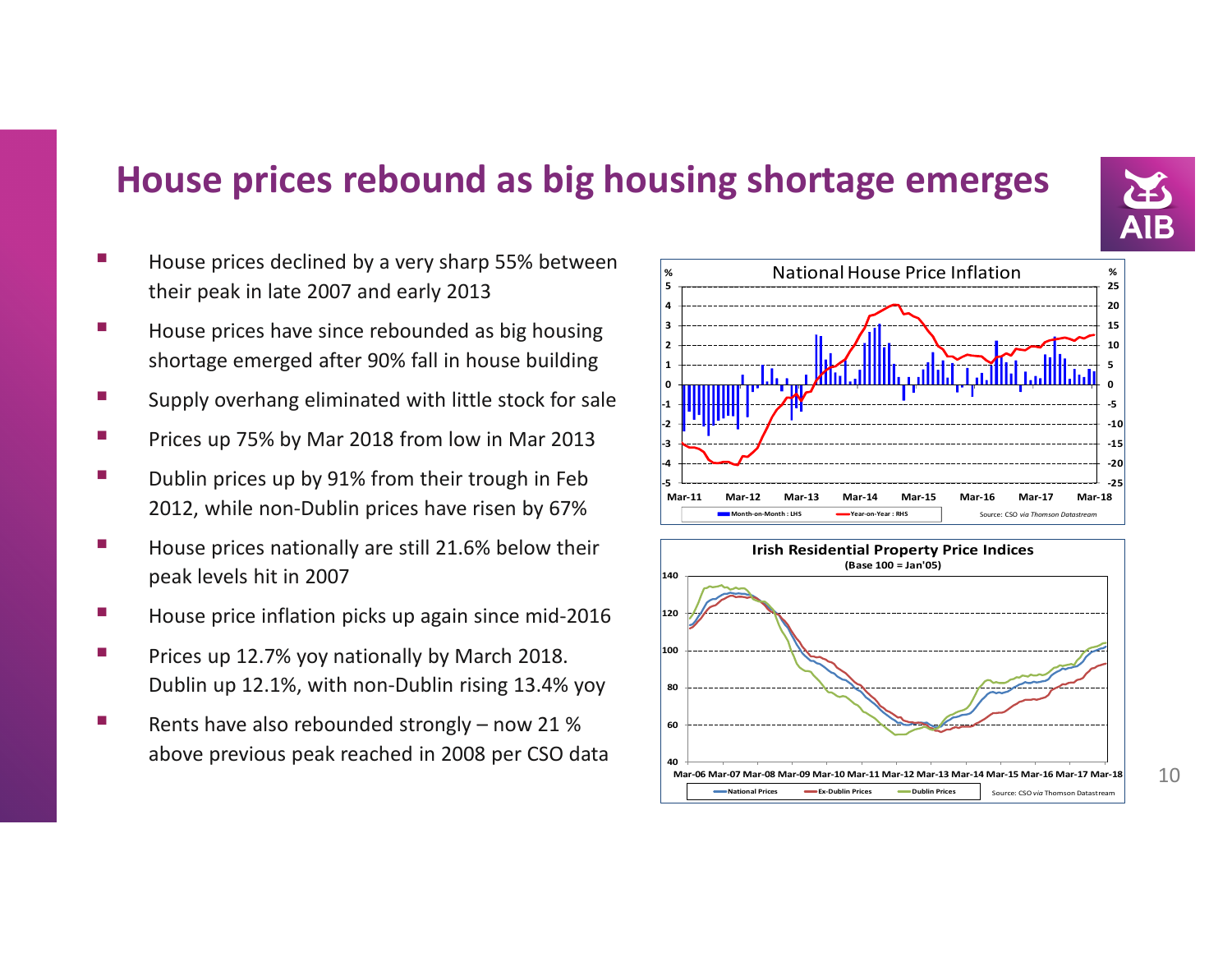# **House building rising slowly from very low levels**

- a<br>Ma Housing completions (new electricity connections) increased by 29% to 19,300 in 2017
- Housing commencements rose by 33% in 2017 to 17,500, pointing to continuing rising supply
- Completions and commencements both continue to rise strongly in opening two months of 2018
- **Service Service**  Output still running well below annual new housing demand estimated at circa 33,000 units
- a<br>Ma Measures put in place to boost new house building. More Local Authority and NAMA building
- **Contract Contract Contract Contract Contract Contract Contract Contract Contract Contract Contract Contract C**  Mortgage lending growing strongly: up by 22% yoy in Q1 2018 after rising by 29% in 2017
- **Service Service**  Housing affordability hit by rising house prices but helped by low mortgage rates. Still at good levels
- **Service Service**  Likely to be 2020 before housing output rises above  $30,000$  units  $-$  or close to estimated annual demand  $11$  Teb-98 Feb-00 Feb-02 Feb-04 Feb-06 Feb-06 Feb-08 Feb-10 Feb-12 Feb-14 Feb-16 Feb-18 11



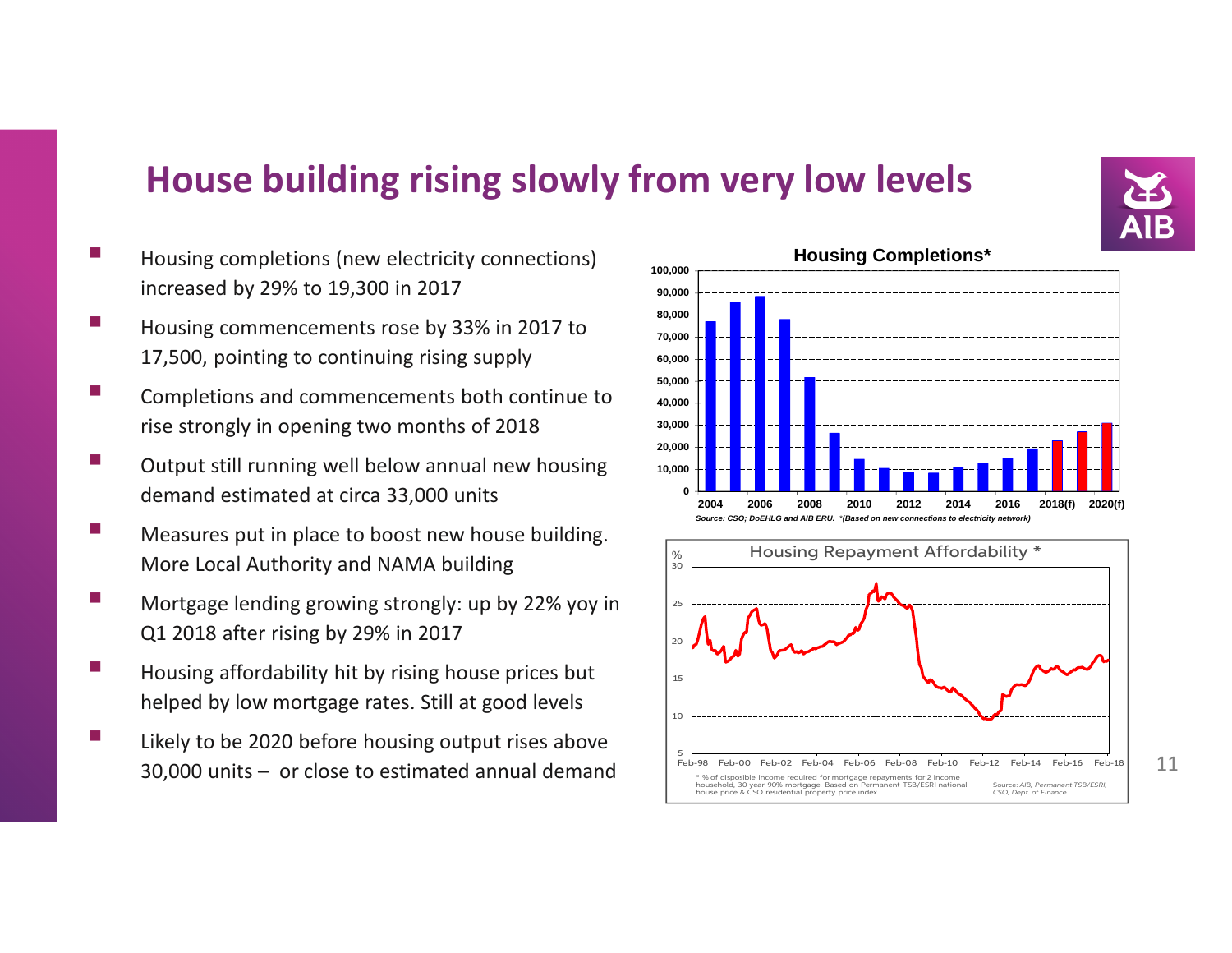

# **AIB Model of Estimated Housing Demand**

- $\mathcal{C}^{\mathcal{A}}$  Rising headship rates added circa 8,000 per year to housing demand in 2002-2011 period
- **I**  Shortage of housing, high rents, tighter lending rules saw average household size rise in 2011-16. Thus, headship fell – was a drag of circa 10,000 p.a. on housing demand
- **I**  Assume no change in headship in 2016-2020 – note long-term trend is upwards, adding to demand
- $\mathcal{L}_{\mathcal{A}}$  Pent-up demand has also built up in recent years from lack of supply
- $\mathcal{C}^{\mathcal{A}}$  Thus, forecast table may be underestimating actual real level of housing demand
- $\overline{\phantom{a}}$  Shortfall in supply met from run down of vacant stock and demand being reduced by fall in headship rate. Both factors very evident in 2011-16 and most likely in 2016-20

| <b>Calendar Year</b>                           | 2016      | 2017      | 2018     | 2019     | 2020     |
|------------------------------------------------|-----------|-----------|----------|----------|----------|
| <b>Household</b><br><b>Formation</b>           | 26,500    | 26,500    | 26,500   | 27,500   | 27,500   |
| of which                                       |           |           |          |          |          |
| <b>Indigenous</b><br><b>Population Growth</b>  | 18,000    | 18,000    | 17,000   | 16,500   | 14,500   |
| <b>Migration Flows</b>                         | 8,500     | 8,500     | 9,500    | 11,000   | 13,000   |
| <b>Headship Change*</b>                        | 0         | 0         | 0        | 0        | 0        |
| <b>Second Homes</b>                            | 500       | 500       | 500      | 500      | 500      |
| <b>Replacement of</b><br><b>Obsolete Units</b> | 5,000     | 5,000     | 5,000    | 5,000    | 5,000    |
| <b>Estimated Demand</b>                        | 32,000    | 32,000    | 32,000   | 33,000   | 33,000   |
| <b>Completions (ESB)</b>                       | 15,000    | 19,300    | 23,000   | 27,000   | 31,000   |
| <b>Shortfall in Supply</b>                     | $-17,000$ | $-12,700$ | $-9,000$ | $-6,000$ | $-2,000$ |

\*Headship is % of population that are heads of households. Sources: CSO, DoECLG, AIB ERU<br>12

Sources: CSO, DoECLG, AIB ERU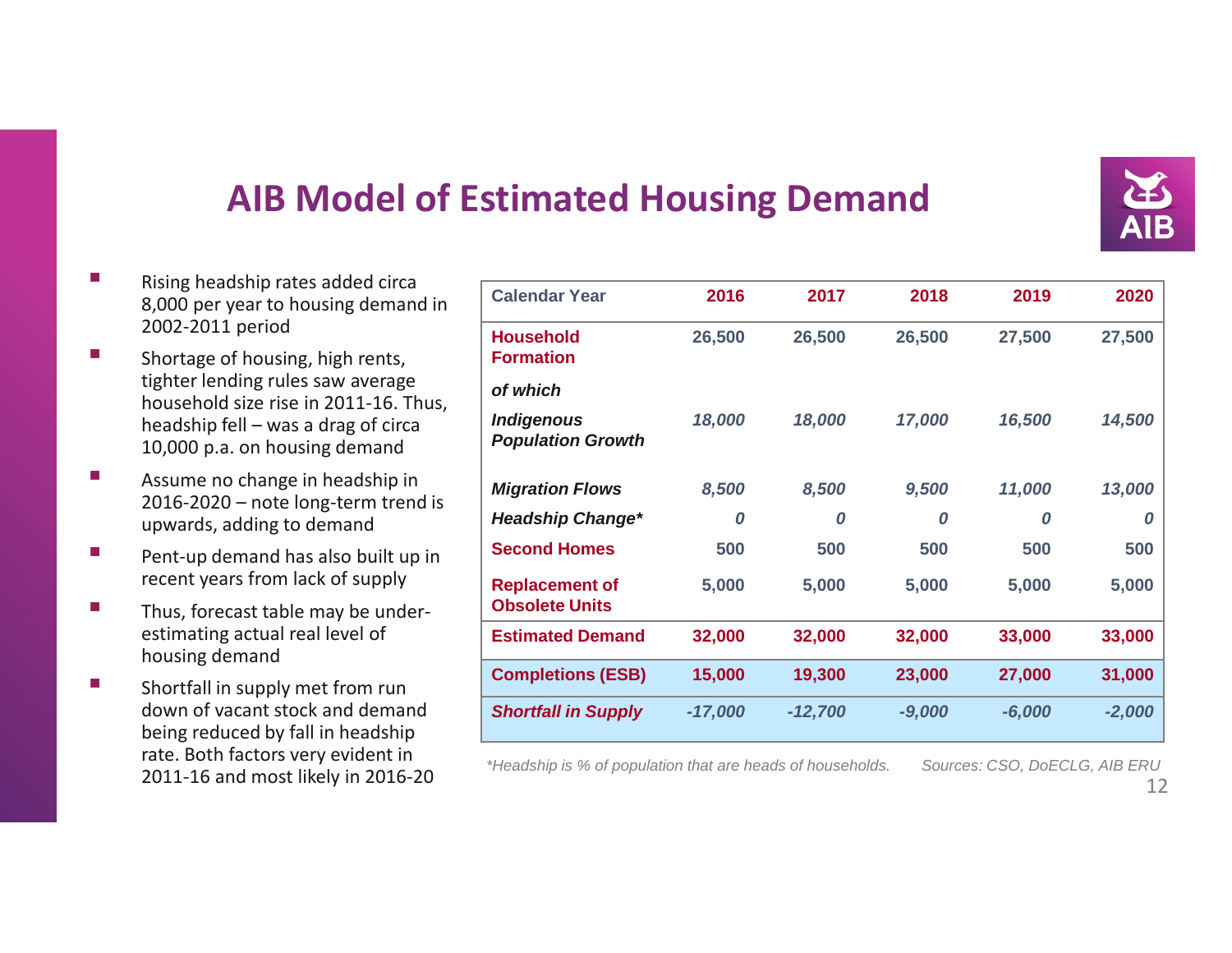### **Govt debt ratios fall, private sector deleverages**



2003 2004 2005 2006 2007 2008 2009 2010 2011 2012 2013 2014 2015 2016 2017 **Sources: Central Bank, CSO, AIB ERU Calculations ( Note Inflated/Distorted GDP figs for 2015-17)**

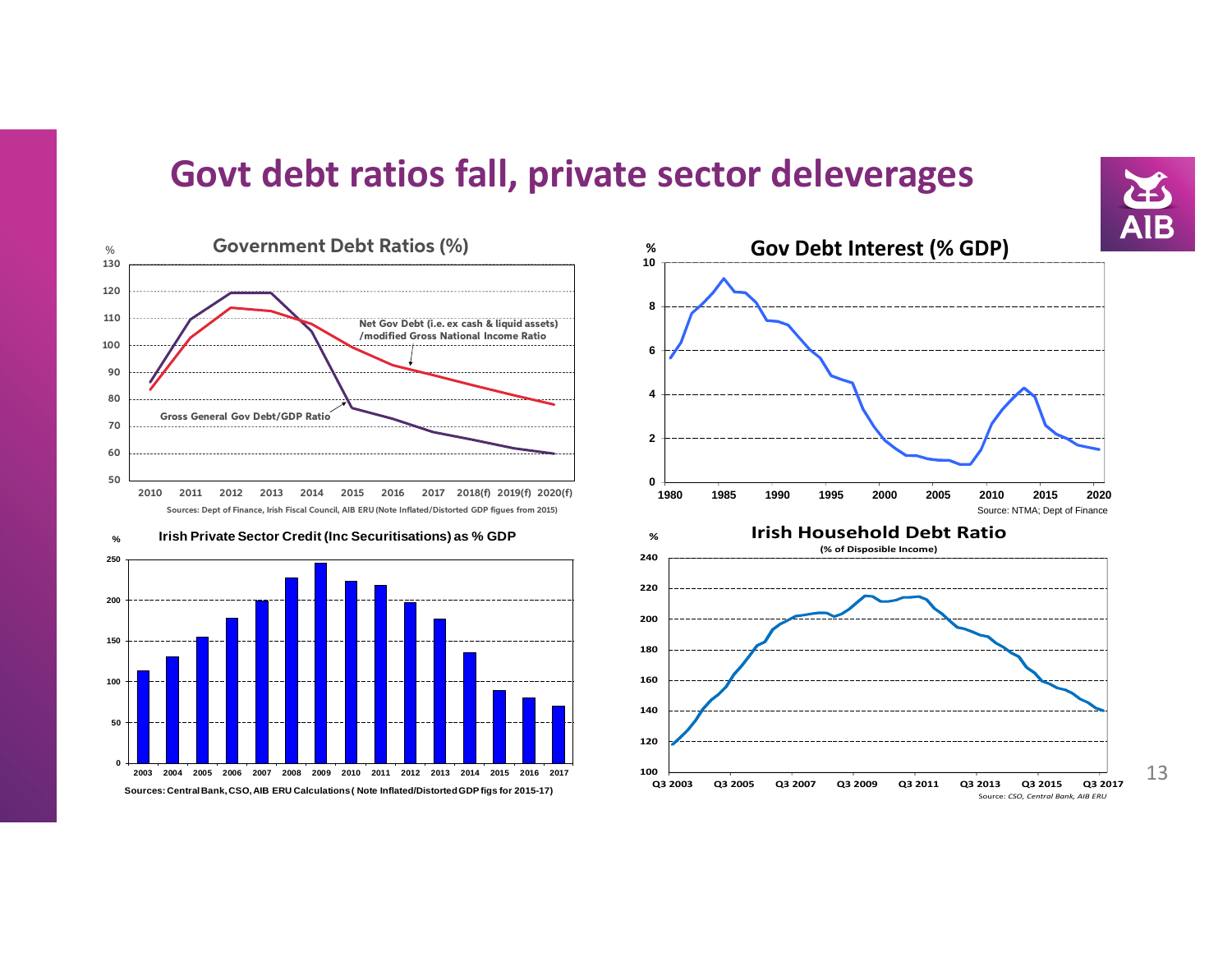# **Budget deficit falls sharply – now close to balance**

 $-2$  $Mav-12$ 

-5 Year



- **Service Service**  Some €30bn (18% of GDP) of fiscal tightening implemented in 2008-2014 period
- e<br>S Budget deficit has fallen sharply over the course of this decade
- e<br>S The deficit fell to 0.3% of GDP in 2017 and is forecast at 0.2% of GDP for 2018
- e<br>S Primary budget surplus (i.e. excluding debt interest) of 1.6% of GDP in 2017
- **Service Service** Debt interest costs low – at 2% of GDP in 2017
- **Contract Contract Contract Contract Contract Contract Contract Contract Contract Contract Contract Contract C**  Solid start to 2018, with Exchequer finances on target and tax receipts up by 4.5% to April
- **Contract Contract Contract Contract Contract Contract Contract Contract Contract Contract Contract Contract C** Gross Gov Debt/GDP ratio has fallen sharply
- **Contract Contract Contract Contract Contract Contract Contract Contract Contract Contract Contract Contract C** Irish bonds yields have fallen to very low levels
- **Service Service**  Sovereign debt ratings upgraded; S&P have Ireland at A+, Fitch at A+, Moody's A2 $\angle$  May-12 May-13 May-14 May-15 May-16 May-17 May-18 1 $\frac{1}{4}$



May-12 May-13 May-14 May-15 May-16 May-17 May-18

**10 Year Source: Thomson Reuters**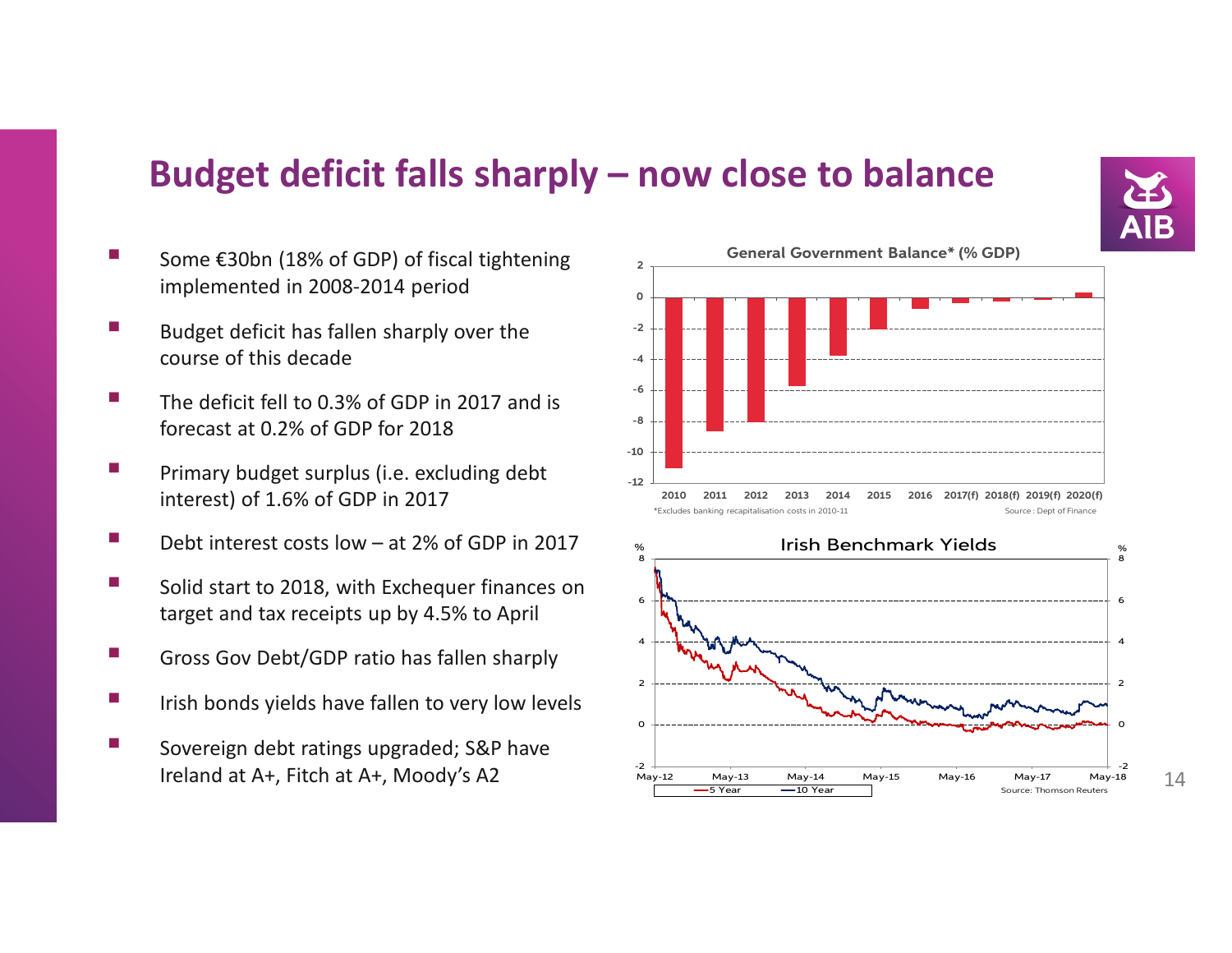# **Brexit expected to lower growth rate of Irish economy**



 $\frac{9}{6}$  0.00 t+4 t+8 t+12 t+16 t+20 t+24 t+28 t+32 t+36 t+40  $-0.50$  $-1.00$  $-1.50$  $FF\Delta$  $-2.00$ **WTO**  $-2.50$  $-3.00$  $-3.50$  $-4.00$ Source: ESRI

- ESRI estimate that Irish output would be reduced by 2-2.5% on a soft Brexit
- Sharp fall-off in trade with UK likely on a hard Brexit
- **The State**  Output almost 4.0 % lower over time if there is hard Brexit and a fall back on WTO rules and tariffs
- Employment 2% lower and unemployment rate nearly 2% higher in hard Brexit
- $\blacksquare$  Copenhagen Economics Report considers costs of regulatory divergence for goods and services and of border checks, as well as tariffs in assessing impact of Brexit
- Ξ Estimates impact by 2030 is to reduce Irish GDP by 2.8% under a soft Brexit (EEA), 4.3% in a FTA and 7% in a hard Brexit WTO scenario

### **Impact of Brexit on Output** (% deviation from base)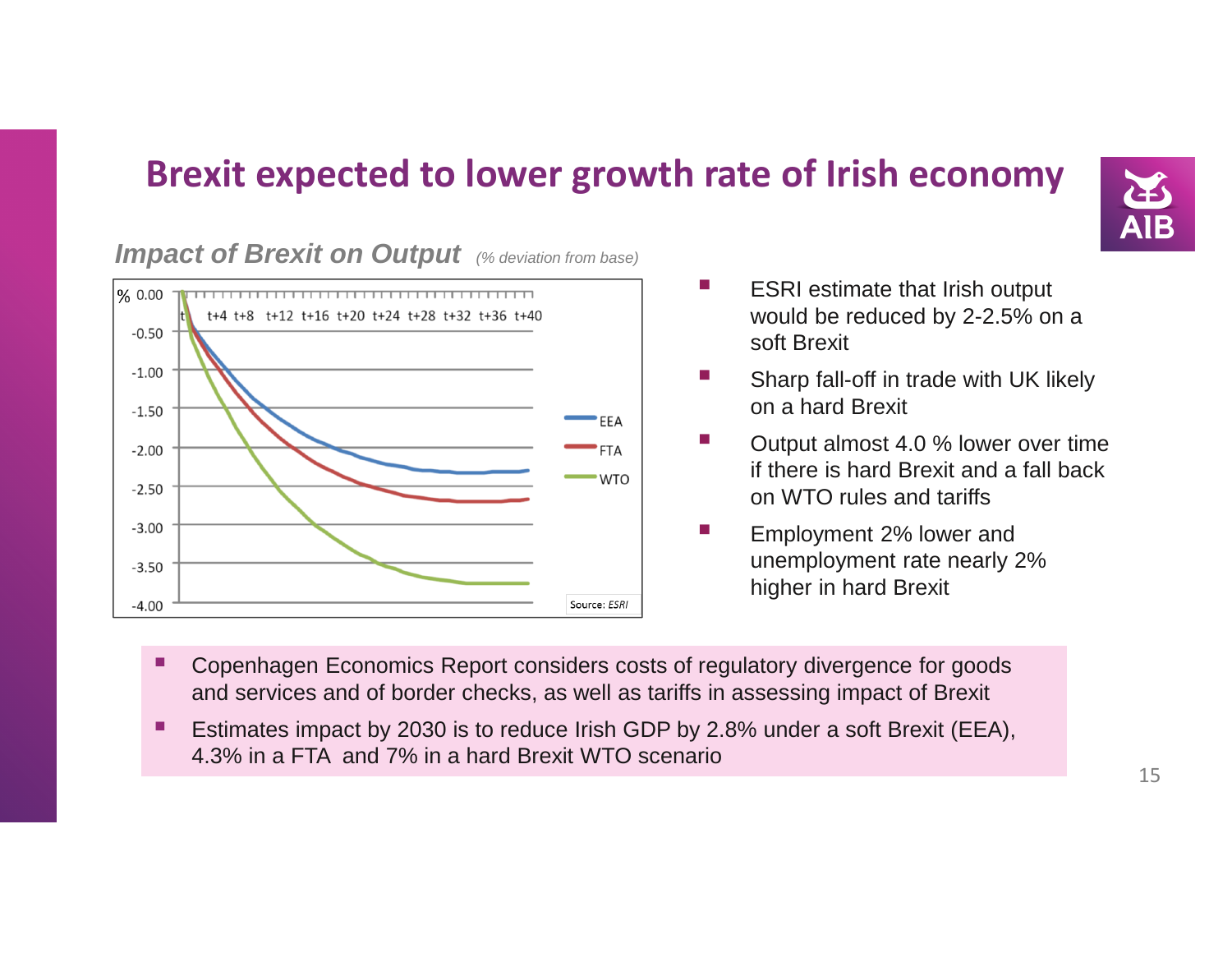# **Agri. sector would be severely impacted by hard Brexit**



- k. Main EU tariffs relate to food products, keeping prices up. UK may not maintain these post-Brexit
- P. Food and Beverages account for 25% of total Irish exports to UK
- P) Around 40% of Irish food exports go to the UK
- P. Other sectors very dependent on UK market include machinery and transport, metal products, textiles
- **The State**  Some 40% of indigenous Irish exports go to UK compared to 10% for foreign owned companies



### Share of Exports by Industry Destined for the UK (ESRI)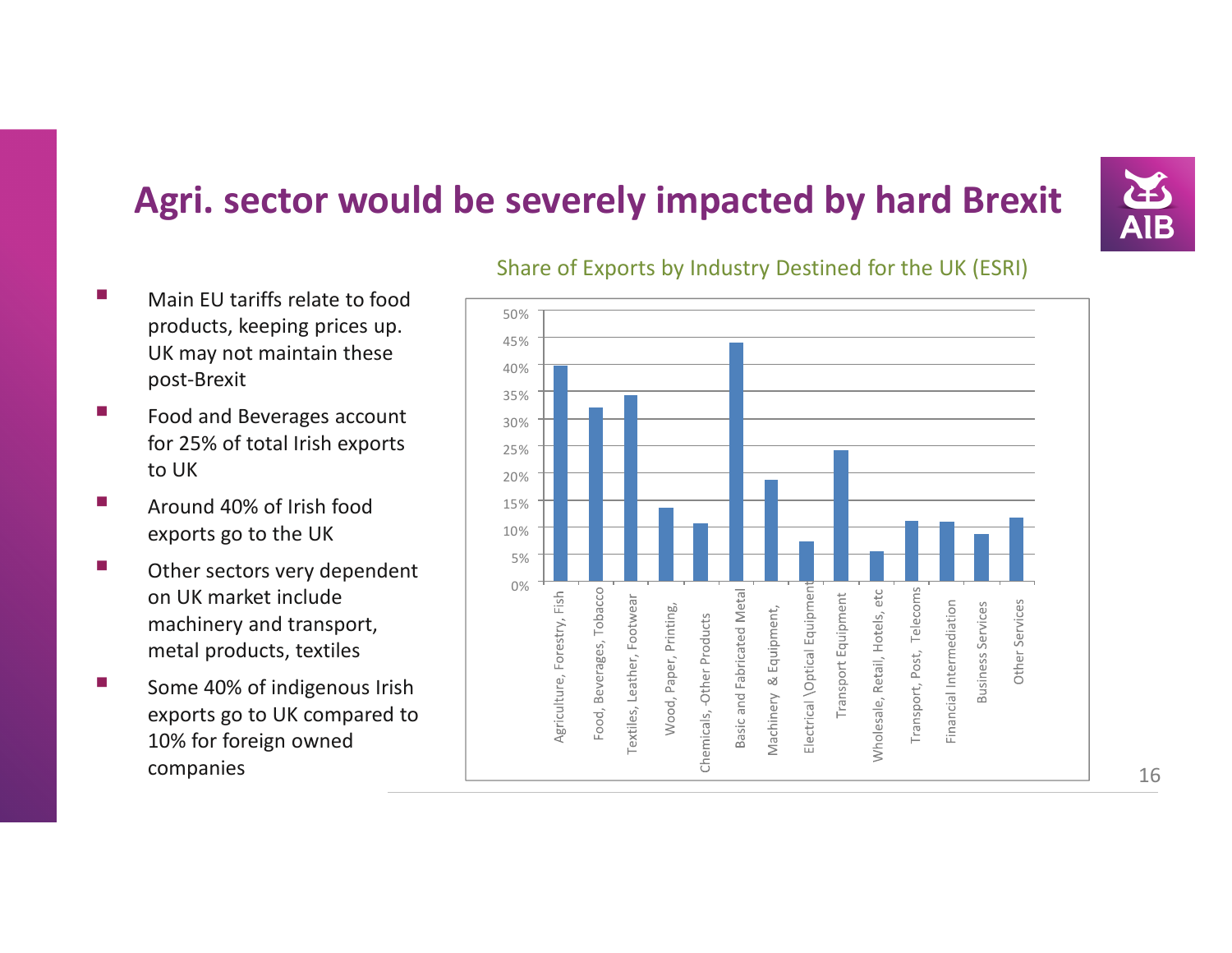# **AIB Brexit Sentiment Index – Q1 2018**

- A total of *700 SME's (with up to 250 employees)* across the island of Ireland
- Fieldwork (W3) took place between *6th-26th March 2018.*



- $\overline{\phantom{a}}$ **Brexit is having little impact on businesses now**
- $\blacksquare$  **SMEs surveyed more concerned about its impact on the future, both on their own business and wider economy**
- $\overline{\phantom{a}}$  **SMEs operating in the Food & Drink, Manufacturing and Retail sectors most concerned about impact of Brexit**

#### **IMPACT ON BUSINESS NOW**



#### **IMPACT ON FUTURE BUSINESS**

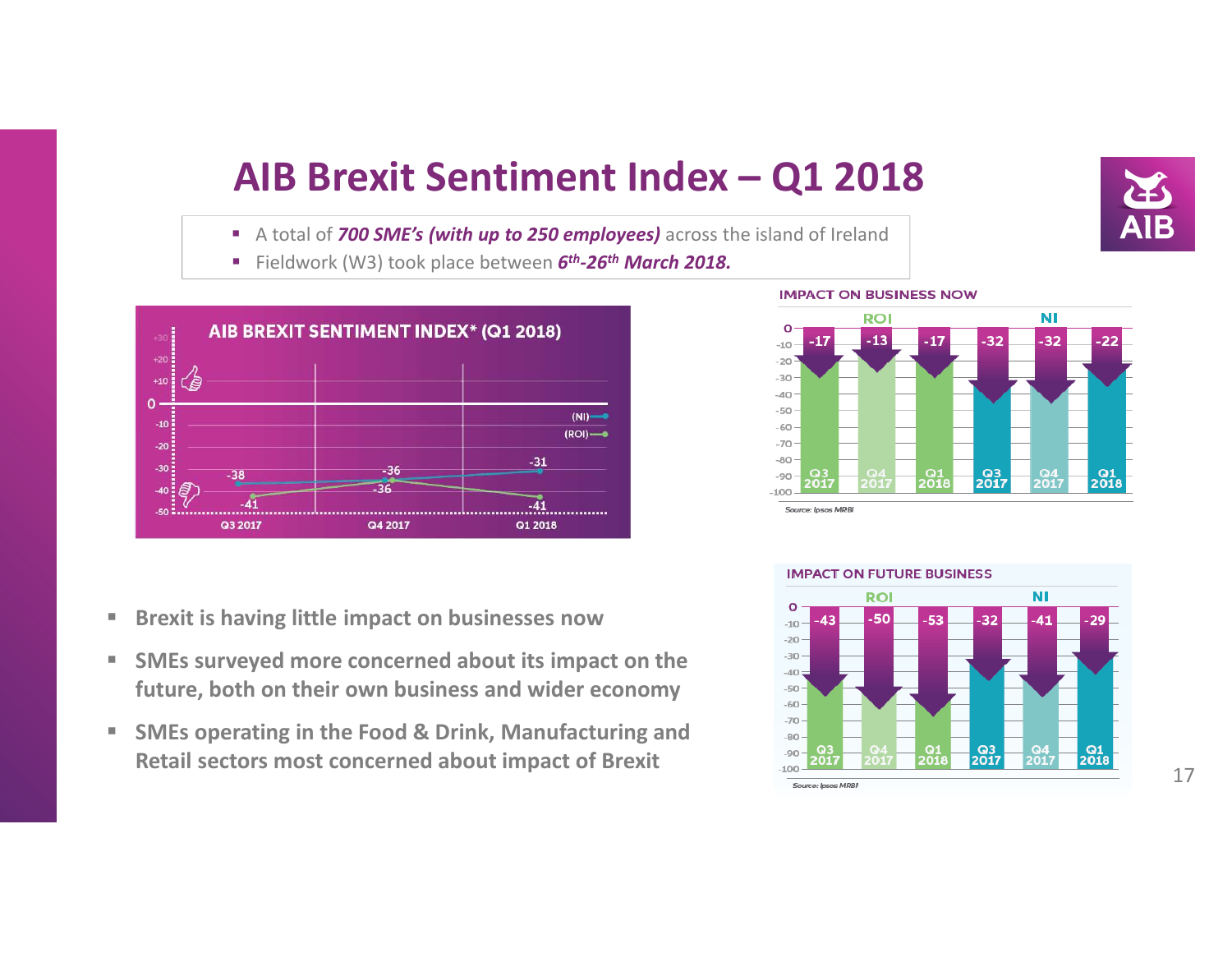# **Customs arrangements difficult Brexit issue**



- **Service Service** UK to leave EU, Single Market and Customs Union in March 2019
- **Service Service**  EU and UK agree on a transition period to end 2020 that will avoid disruption while EU/UK free trade deal is being negotiated. No change in current trading arrangements during this period.
- **Service Service** A withdrawal agreement to be finalised by October to allow for orderly UK departure from EU
- **Service Service**  UK would have to fall back on WTO rules post Brexit in the absence of a withdrawal agreement. Requires common set of tariff rates to be applied to all countries where no free trade deals exits
- **Service Service**  Unclear what the arrangements on customs will be after transition period ends. UK suggests 'a new customs partnership' or else 'highly streamlined customs arrangements' (max-fac)
- $\mathcal{L}_{\mathcal{A}}$  Brexit impacts the border with Northern Ireland. All sides want to avoid hard border – this has been agreed in Brexit negotiations - but will prove difficult to avoid if UK has its own tariffs
- **Service Service**  Period of uncertainty could last until at least end 2020 when transition period ends and it is hoped to have concluded an EU/UK free trade deal – some talk transition period may be longer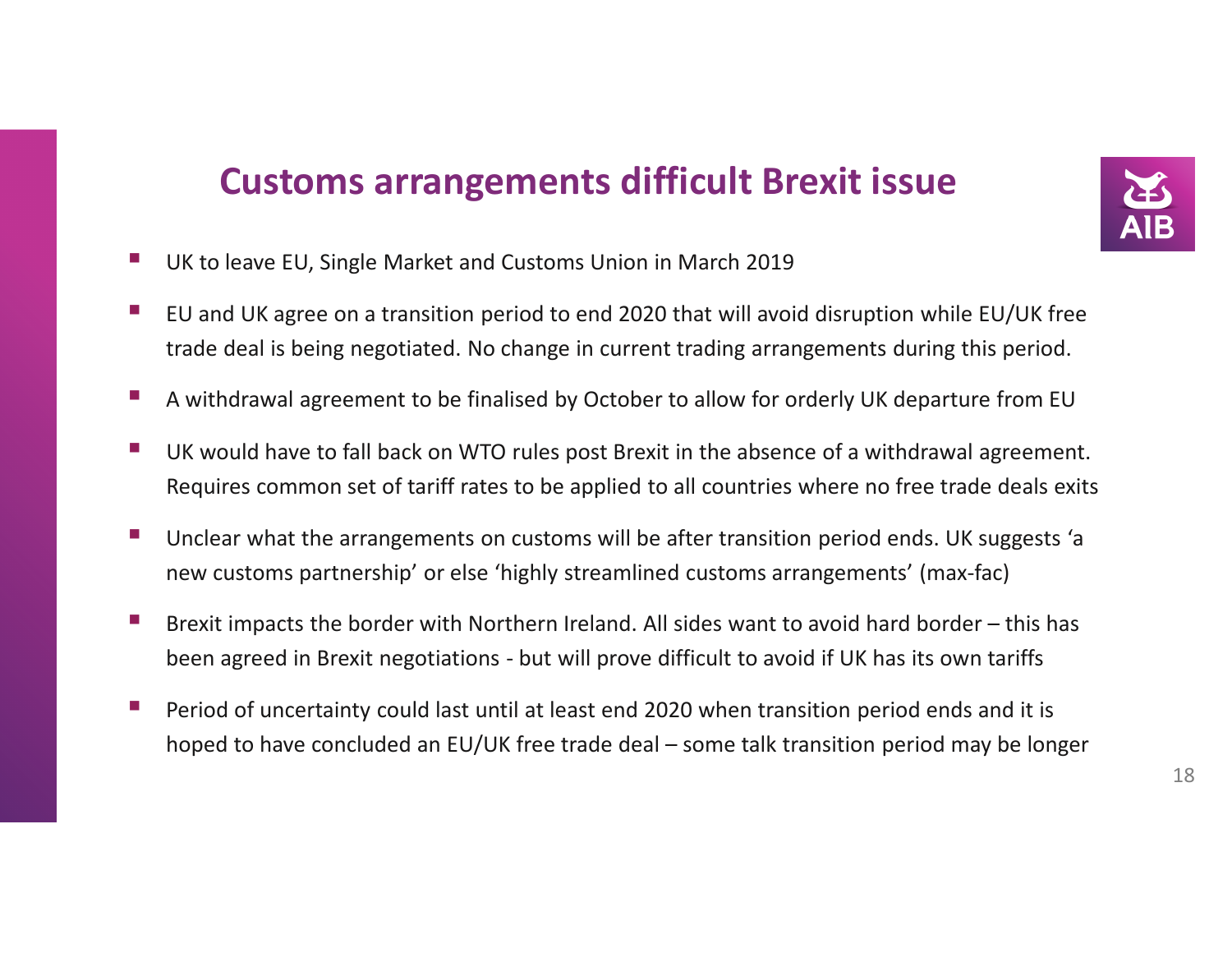# **Talks on trade to determine final shape of Brexit**

- **Service Service** Good progress to date in Brexit negotiations but some thorny issues still to be resolved
- $\mathcal{C}_{\mathcal{A}}$  Could prove difficult to get a withdrawal agreement through UK parliament, given it's a minority government with deep divisions still on Brexit. Will be hard to satisfy all sides
- **Service Service**  Talks on a trade deal to prove difficult as UK wants own customs arrangements, negotiate trade deals, have its own rules and regulations, but have access to Single Market
- **The State**  Different to usual trade talks as no trade barriers at present. EU points out that any free trade deal for UK will be inferior to the Single Market, especially for services
- $\mathbb{R}^3$  EU insistent on a level playing field in any trade deal to prevent "Regulatory Dumping" e.g. similar workers rights, subsidy rules, production standards, environmental controls
- $\mathcal{C}^{\mathcal{A}}$ UK faces trade-off between regaining sovereignty and retaining access to Single Market
- $\mathcal{L}_{\mathcal{A}}$ The more UK moves away from EU rules, the less access it will have to Single Market
- $\mathbb{R}^3$ Hard Brexit cannot be ruled out, especially given uncertain political backdrop in the UK

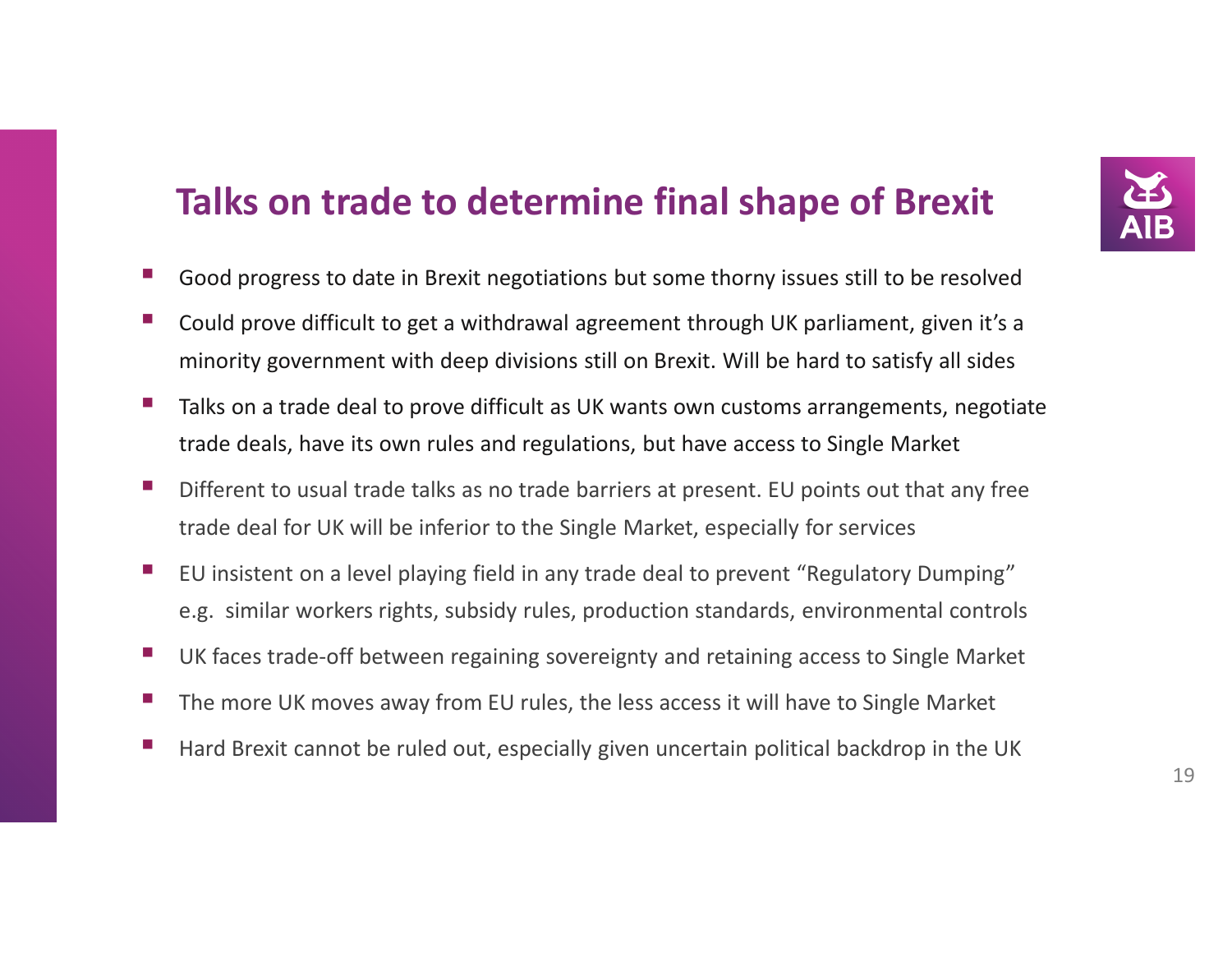### **Irish growth expected to remain strong**

0.74 $May-16$ 

- **Contract Contract Contract Contract Contract Contract Contract Contract Contract Contract Contract Contract C** Strong growth by Irish economy continuing in 2018
- **Contract Contract Contract Contract Contract Contract Contract Contract Contract Contract Contract Contract C** Construction picking up from still low output levels
- **Contract Contract Contract Contract Contract Contract Contract Contract Contract Contract Contract Contract C** Budgetary policy turns mildly expansionary
- **Contract Contract Contract Contract Contract Contract Contract Contract Contract Contract Contract Contract C** Activity supported by low interest rate environment
- e<br>Ve FDI strong despite concerns on corporate tax
- П Very low Irish inflation, well below that of the Eurozone and especially the UK
- **Contract Contract Contract Contract Contract Contract Contract Contract Contract Contract Contract Contract C**  Global economy, including the Eurozone, has picked up momentum, helping Irish exports
- **Service Service** However, Brexit is a challenge for the economy
- **Contract Contract Contract Contract Contract Contract Contract Contract Contract Contract Contract Contract C**  Sharp fall in sterling impacts exports to UK, tourism from UK, Irish firms competing with UK exports
- e<br>Ve GDP growth forecast at 4-4.5% for 2018-19
- **Service Service**  ESRI estimates long-term growth rate of economy at around 3.25% in the period out to 2025 $\frac{5}{20}$  0.74  $\frac{1}{20}$  20



May-16 Nov-16 May-17 Nov-17 May-18

Source: Thomson Datastream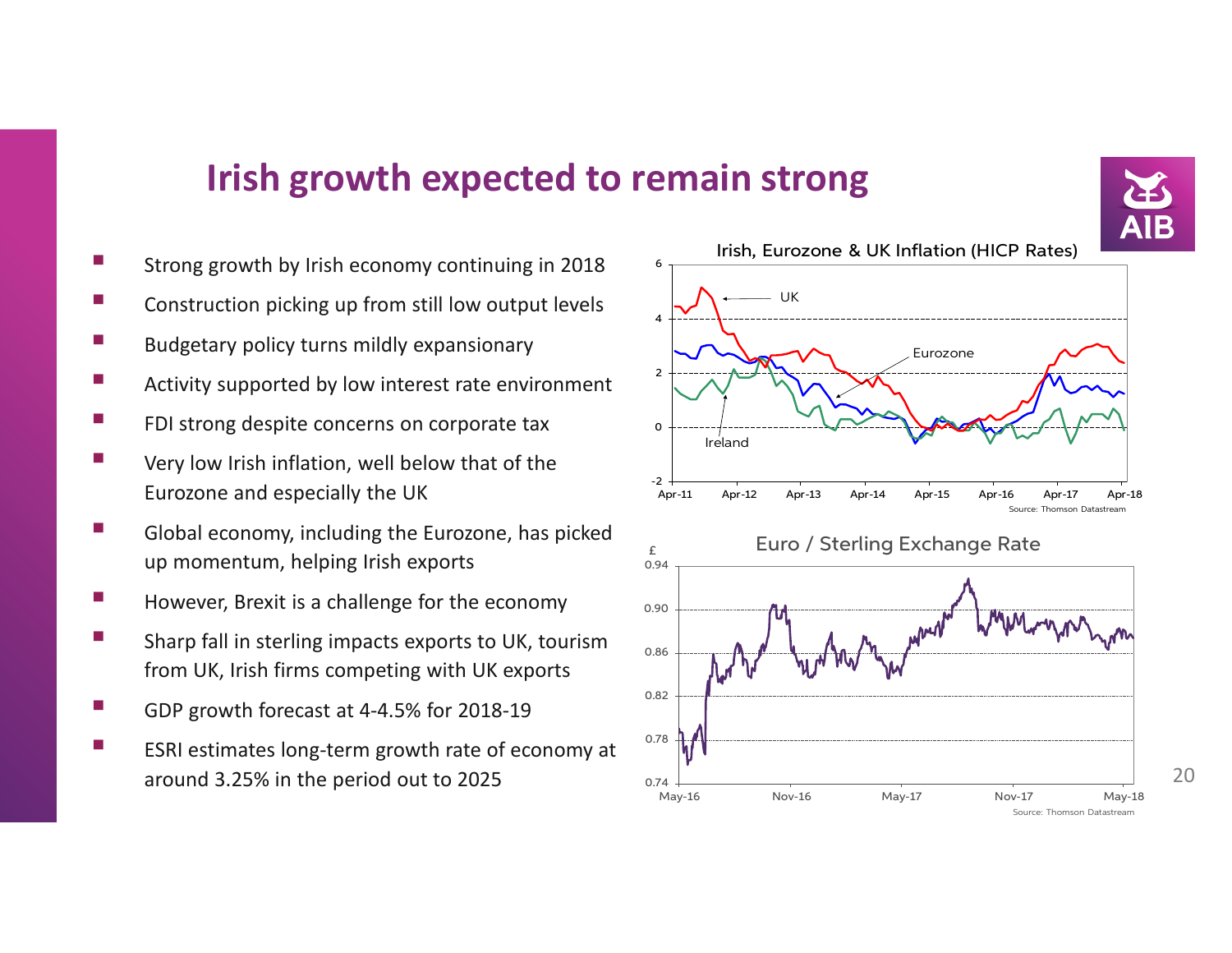

# **AIB Irish Economic Forecasts**

| % change in real terms unless<br>stated | 2016   | 2017    | 2018(f) | 2019(f) | 2020(f) |
|-----------------------------------------|--------|---------|---------|---------|---------|
| <b>GDP</b>                              | 5.1    | 7.8     | 4.5     | 4.0     | 3.5     |
| <b>GNP</b>                              | 9.6    | 6.6     | 4.2     | 3.7     | 3.2     |
| <b>Personal Consumption</b>             | 3.3    | 1.9     | 2.7     | 2.5     | 2.5     |
| <b>Government Spending</b>              | 5.3    | 1.8     | 2.0     | 2.0     | 2.0     |
| <b>Fixed Investment</b>                 | 61.2   | $-22.3$ | 8.0     | 7.0     | 6.0     |
| <b>Core Fixed Investment*</b>           | 13.6   | 5.7     | 8.0     | 7.0     | 6.0     |
| <b>Exports</b>                          | 4.6    | 6.9     | 5.0     | 4.5     | 4.3     |
| <b>Imports</b>                          | 16.4   | $-6.2$  | 5.0     | 4.5     | 4.5     |
| HICP Inflation (%)                      | $-0.2$ | 0.2     | 0.8     | 1.2     | 1.5     |
| <b>Unemployment Rate (%)</b>            | 8.4    | 6.8     | 5.8     | 5.3     | 4.8     |
| <b>Budget Balance (% GDP)</b>           | $-0.5$ | $-0.3$  | $-0.2$  | $-0.1$  | 0.2     |
| <b>Gross General Gov Debt (% GDP)</b>   | 72.8   | 68.0    | 65.0    | 62.0    | 60.0    |

\*Excludes investment in aircraft and intangibles <sup>21</sup>

Source: CSO, AIB ERU Forecasts